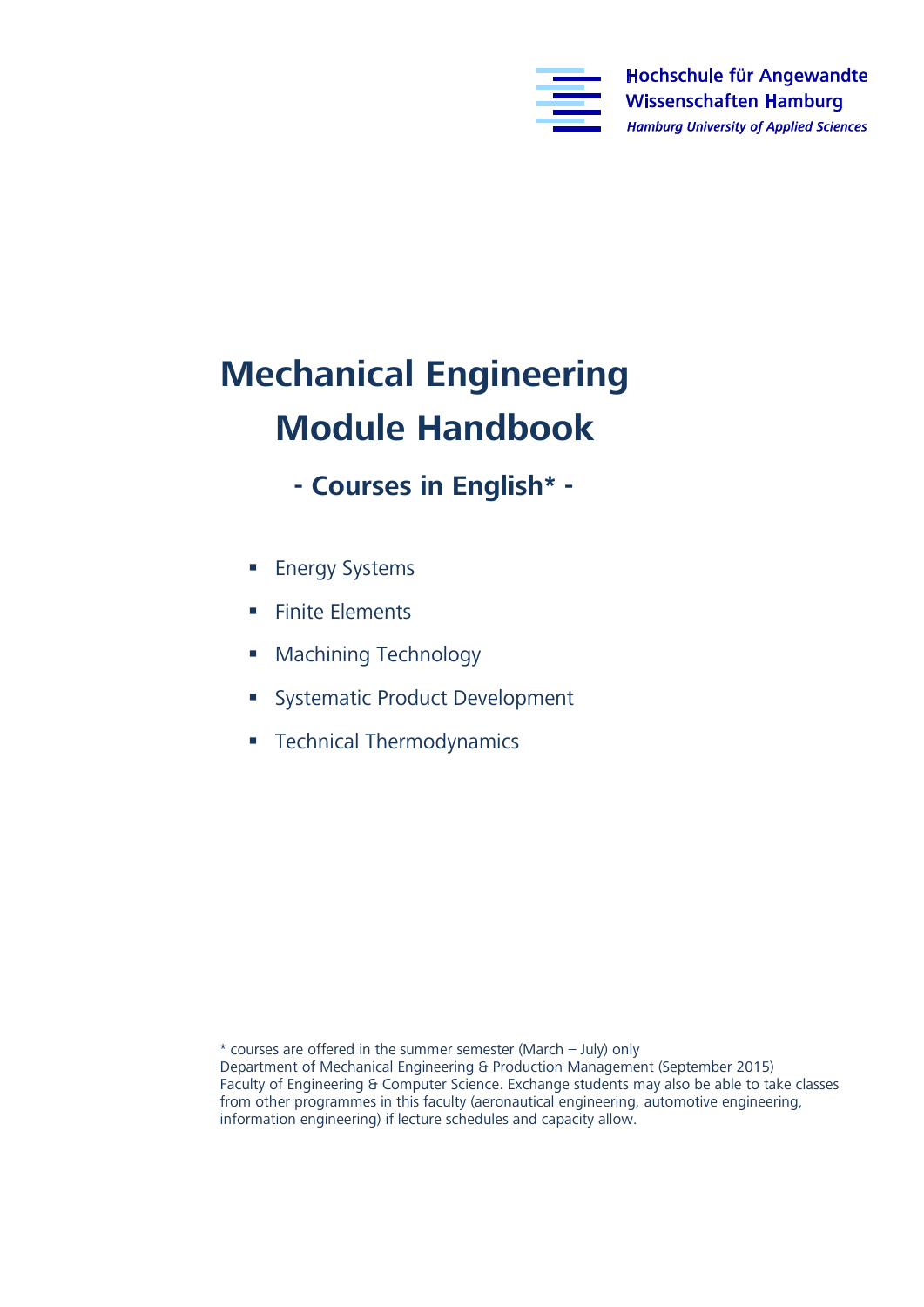| <b>Course Name: Energy Systems</b>                                                                                                                                                                                                                                                                                                                                                                                                                                                                                                                                                                                                                                                                                                                                                                                                                                                                                      |                           |                                                                                                                                                                                                                                                                                                                                                                                                                                                                                                                                                                                                                                                                                                                                                                                                          |                         |  |
|-------------------------------------------------------------------------------------------------------------------------------------------------------------------------------------------------------------------------------------------------------------------------------------------------------------------------------------------------------------------------------------------------------------------------------------------------------------------------------------------------------------------------------------------------------------------------------------------------------------------------------------------------------------------------------------------------------------------------------------------------------------------------------------------------------------------------------------------------------------------------------------------------------------------------|---------------------------|----------------------------------------------------------------------------------------------------------------------------------------------------------------------------------------------------------------------------------------------------------------------------------------------------------------------------------------------------------------------------------------------------------------------------------------------------------------------------------------------------------------------------------------------------------------------------------------------------------------------------------------------------------------------------------------------------------------------------------------------------------------------------------------------------------|-------------------------|--|
| Degree programme:<br><b>Mechanical Engineering (Bachelor)</b>                                                                                                                                                                                                                                                                                                                                                                                                                                                                                                                                                                                                                                                                                                                                                                                                                                                           |                           | Responsible Lecturer: Prof. Dr. Thomas Flower                                                                                                                                                                                                                                                                                                                                                                                                                                                                                                                                                                                                                                                                                                                                                            |                         |  |
| Work load: 150 hours                                                                                                                                                                                                                                                                                                                                                                                                                                                                                                                                                                                                                                                                                                                                                                                                                                                                                                    | Lecture hours per week: 4 |                                                                                                                                                                                                                                                                                                                                                                                                                                                                                                                                                                                                                                                                                                                                                                                                          | <b>ECTS Credits: 5</b>  |  |
| <b>Course objectives:</b><br>modern power systems.<br>Students are enabled to skillfully apply carefully chosen plant and component balances to analyze potential<br>energy supply options and check the plausibility of complex computational tools.<br><b>Contents:</b><br>1. Thermodynamic and chemical fundamentals of<br>energy conversion<br>• Energy conversion in thermal power plants<br>• Simplified thermodynamic comparative models<br>and their application<br>• Analysis of losses during energy conversion<br>• Combustion processes (heating value, absolute<br>enthalpy and entropy, air ratio)<br>• Calculation of exhaust composition<br>• Calculation of adiabatic combustion<br>temperature<br>• Electrochemical analysis of fuel cells<br>Economic evaluation<br>2.<br>Calculation of cost-of-energy and its individual<br>$\bullet$<br>components<br>Comparison of different economic evaluation |                           | Appreciation of state of the art energy conversion systems for central and distributed heat and electrical power<br>supply. Students learn to apply thermodynamic, numerical and economic techniques to evaluate the merits of<br>3. Component design principles and analysis for<br>power plants<br>Steam and gas turbines<br>Micro-turbines<br>Stationary reciprocating engines (Diesel, Stirling)<br>Fuel cells (PEMFC, SOFC)<br>$\bullet$<br>Steam generators<br>4. Operation of energy systems<br>Environmental impact<br>Part load operation<br>Flexibility of dispatch<br>Combined heat and electrical power supply<br>5. Numerical analysis<br>Material properties of water/steam and gases<br>$\bullet$<br>MatLab simulation of compressors,<br>$\bullet$<br>turbines, regenerative preheating, |                         |  |
| options                                                                                                                                                                                                                                                                                                                                                                                                                                                                                                                                                                                                                                                                                                                                                                                                                                                                                                                 |                           | combustion processes<br>MatLab simulation of power systems<br>Starting values and solving strategies                                                                                                                                                                                                                                                                                                                                                                                                                                                                                                                                                                                                                                                                                                     |                         |  |
| About didactics and work load distribution:<br>Seminars, computer simulation using MatLab, e-Learning with EMIL. Attendance 4h per week (72h), self study (78h)                                                                                                                                                                                                                                                                                                                                                                                                                                                                                                                                                                                                                                                                                                                                                         |                           |                                                                                                                                                                                                                                                                                                                                                                                                                                                                                                                                                                                                                                                                                                                                                                                                          |                         |  |
| <b>Requirements for participation:</b>                                                                                                                                                                                                                                                                                                                                                                                                                                                                                                                                                                                                                                                                                                                                                                                                                                                                                  |                           |                                                                                                                                                                                                                                                                                                                                                                                                                                                                                                                                                                                                                                                                                                                                                                                                          | <b>Course language:</b> |  |
| Good understanding of Mathematics, Thermodynamics and Matlab<br>Type of exam:<br>Oral exam                                                                                                                                                                                                                                                                                                                                                                                                                                                                                                                                                                                                                                                                                                                                                                                                                              |                           |                                                                                                                                                                                                                                                                                                                                                                                                                                                                                                                                                                                                                                                                                                                                                                                                          | English                 |  |
| <b>Requirements for credit point allocation:</b><br>Active participation in group work and lessons, successful completion of oral exam, use of MatLab                                                                                                                                                                                                                                                                                                                                                                                                                                                                                                                                                                                                                                                                                                                                                                   |                           |                                                                                                                                                                                                                                                                                                                                                                                                                                                                                                                                                                                                                                                                                                                                                                                                          |                         |  |
| Literature:<br>Kraftwerkstechnik zur Nutzung fossiler, nuklearer und regenerativen Energiequellen (auch als eBook), Karl Strauß, VDI Verlag<br>Dezentrale Energiesysteme, Neue Technologien im liberalisierten Energiemarkt Jürgen Karl, Oldenbourg Verlag<br>Technische Thermodynamik, Fran Bosnjakovic, K.F. Knoche, Steinkopff Verlag, 1988<br>Energietechnik, Systeme zur Energieumwandlung, Kompaktwissen für Studium und Beruf, Zahoransky, Allelein, Bollin, Oehler,<br>Schelling, Vieweg + Teubner Verlag<br>Stationäre Gasturbinen, Christof Lechner, Jörg Seume, Springer Verlag (eBook bei HIBS)<br>Thermische Turbomaschinen, Walter Traupel, Springer Verlag<br>Dampfturbinen, Fritz Dietzel, Carl Hanser Verlag, 1980<br>Dampferzeugerpraxis, Grundlagen und Betrieb, Heinz Lehmann, 1994, Resch- Media Mail Verlag                                                                                       |                           |                                                                                                                                                                                                                                                                                                                                                                                                                                                                                                                                                                                                                                                                                                                                                                                                          |                         |  |

• Dampferzeugerpraxis,Grundlagen und Betrieb, Heinz Lehmann, 1994, Resch- Media Mail Verlag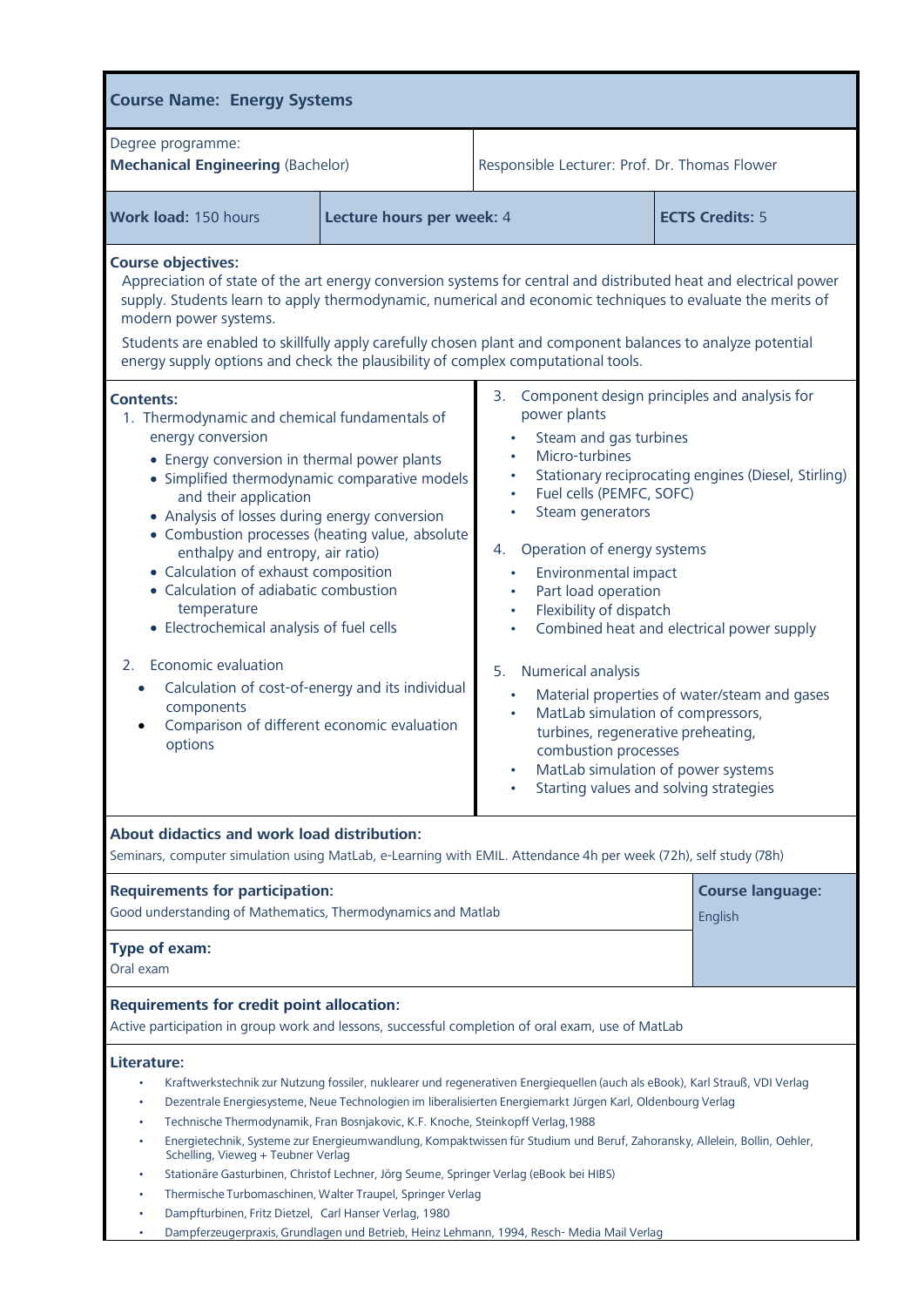- 
- $\sim$  Microturbines, Application for Distributed Energy Systems,  $\sim$  Distributed Energy Systems,  $\sim$  Distributed Energy Systems,  $\sim$  $\frac{1}{2}$  Blockheize – Ein Leitfaden für den Anwender, BINE- Informationspaket,  $\frac{1}{2}$  $\mathcal{L}$  and  $\mathcal{L}$  and  $\mathcal{L}$  and  $\mathcal{L}$
- Essential MatLab for Engineers and Scientists, Brian H. Hahn, Daniel, T. Valentine, Elsevier, Academic Press, 2013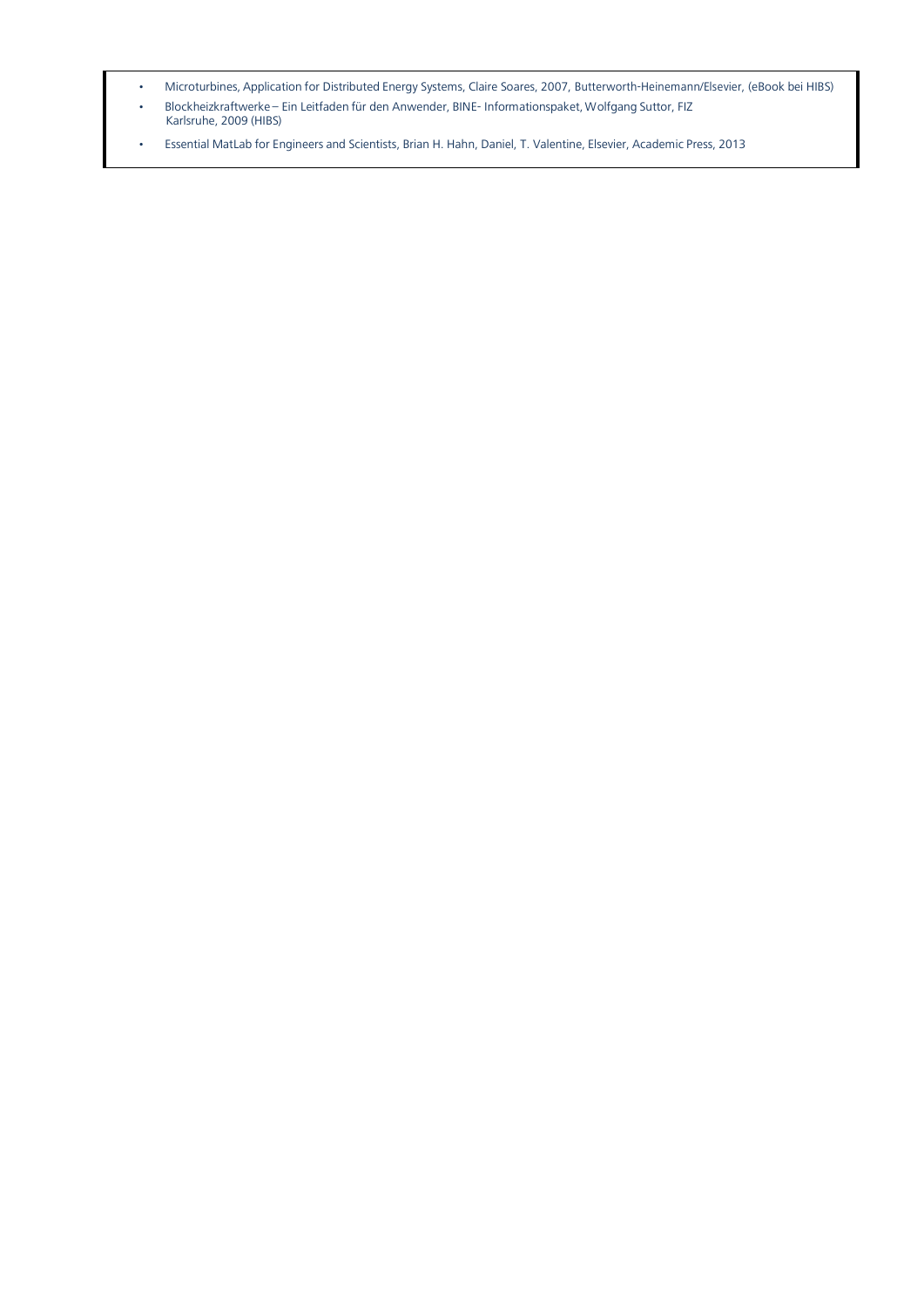| <b>Course Name: Finite Elements</b>                                                                                                                                                                                                                                                                                                                                                                                                                                                                                                                                                                                                                                                                                                                                                                                                                                                                                                                                                                                                                                                                                                                                                                                                                                                                                                                                                                                                                                                                                                                                                                         |                           |                                                     |  |  |
|-------------------------------------------------------------------------------------------------------------------------------------------------------------------------------------------------------------------------------------------------------------------------------------------------------------------------------------------------------------------------------------------------------------------------------------------------------------------------------------------------------------------------------------------------------------------------------------------------------------------------------------------------------------------------------------------------------------------------------------------------------------------------------------------------------------------------------------------------------------------------------------------------------------------------------------------------------------------------------------------------------------------------------------------------------------------------------------------------------------------------------------------------------------------------------------------------------------------------------------------------------------------------------------------------------------------------------------------------------------------------------------------------------------------------------------------------------------------------------------------------------------------------------------------------------------------------------------------------------------|---------------------------|-----------------------------------------------------|--|--|
| Degree programme:<br><b>Mechanical Engineering (Bachelor)</b>                                                                                                                                                                                                                                                                                                                                                                                                                                                                                                                                                                                                                                                                                                                                                                                                                                                                                                                                                                                                                                                                                                                                                                                                                                                                                                                                                                                                                                                                                                                                               |                           | Responsible Lecturer: Prof. Dr.-Ing. Thomas Grätsch |  |  |
| Work load: 180 hours                                                                                                                                                                                                                                                                                                                                                                                                                                                                                                                                                                                                                                                                                                                                                                                                                                                                                                                                                                                                                                                                                                                                                                                                                                                                                                                                                                                                                                                                                                                                                                                        | Lecture hours per week: 4 | <b>ECTS Credits: 6</b>                              |  |  |
| <b>Course objectives:</b><br>Technical and methodology skills: The aim is to enable the students/participants to work independently with<br>finite element standard software and to critically evaluate the calculated results. In the lectures, basic<br>mechanical principles of the finite element method and its programming implementation will be taught.<br>According to the specifics of mechanical engineering, in the lectures it will be focused on mechanics of<br>materials, thermal elasticity, modeling aspects and dynamic analysis. In seminar discussions, foundations of<br>engineering mechanics and numerical methods will be repeated and enhanced. Selected topics of advanced<br>engineering mechanics are taught. Laboratory assignments are divided into two parts. In the first part, simple<br>finite element models need to be programmed with a suitable software (e.g. in Matlab, Mathcad). In the<br>second part, more advanced finite element analysis tasks will be carried out using commercial finite element<br>systems (e.g. Ansys, Adina or MSC/Nastran).<br>Social skills: In seminar discussions, the students/participants will be motivated to discuss technical<br>problems. In the laboratory work, the students/participants will be encouraged and enabled to work self-<br>dependently and autonomously through special training materials as well as the introduction to the<br>documentation of the used program tools. For the completion of their laboratory and homework<br>assignments, the students are encouraged to cooperate within small groups. |                           |                                                     |  |  |
| <b>Content:</b><br>1. Introduction and motivation: Industrial applications of the finite element method, three steps of an analysis:<br>pre-processing, solution, post-processing<br>2. Truss elements: basic differential equations, strong and weak form of differential equations, local stiffness<br>matrix and matrix assembly, principle of virtual displacements, shape functions, higher-order elements, local-<br>global transformations, finite element analysis of trusses<br>3. Beam elements: basic differential equations, stresses and strains, principle of virtual displacements, local<br>stiffness matrix and matrix assembly, three- dimensional beam elements, local coordinate systems, local-                                                                                                                                                                                                                                                                                                                                                                                                                                                                                                                                                                                                                                                                                                                                                                                                                                                                                        |                           |                                                     |  |  |
| global transformations, equivalent load vector<br>4. Modeling aspects: modeling of supports and hinges (single point and multiple point constraints, rigid body<br>elements), assessment of finite element solutions, practical guideline to assess and assure model and mesh<br>quality, treatment of singularities<br>5. Shell, plate, and slab elements (thin-walled structures): approximation on two-dimensional element<br>domains, linear shape functions, higher-order shape functions, isoparametric elements, local-global<br>coordinate transformations, classification and analytical treatment of thin-walled structures, plane stress state,<br>plane strain state, kinematics of plate bending elements, local stiffness matrix and matrix assembly, non-<br>conforming plate bending elements, mixed methods for shell elements<br>6. Three-dimensional elements: approximation on three-dimensional element domains, linear shape functions,<br>higher-order shape functions, displacements and strains, three-dimensional stress state and equilibrium, linear<br>elasticity, brick elements and tetrahedrals<br>7. Finite elements in structural dynamics: vibrations of mass-spring-systems, stiffness matrix and mass matrix,<br>eigenmodes and eigenfrequencies, forced vibrations, mass matrices for trusses and beams<br>8. Summary and outlook: linear and nonlinear analysis, super-elements, thermo-elastic analysis, fluid-<br>structure-interactions and multi-physics, error analysis                                                                                         |                           |                                                     |  |  |
| About didactics and work load distribution:<br>Seminars, computer simulation . 2.5 hours lecture + 1.5 hour lab. 72 hours lectures/lab and 108 hours self-study                                                                                                                                                                                                                                                                                                                                                                                                                                                                                                                                                                                                                                                                                                                                                                                                                                                                                                                                                                                                                                                                                                                                                                                                                                                                                                                                                                                                                                             |                           |                                                     |  |  |
| <b>Requirements for participation:</b><br><b>Course language:</b><br>Engineering mechanics, mathematics, physics<br>English                                                                                                                                                                                                                                                                                                                                                                                                                                                                                                                                                                                                                                                                                                                                                                                                                                                                                                                                                                                                                                                                                                                                                                                                                                                                                                                                                                                                                                                                                 |                           |                                                     |  |  |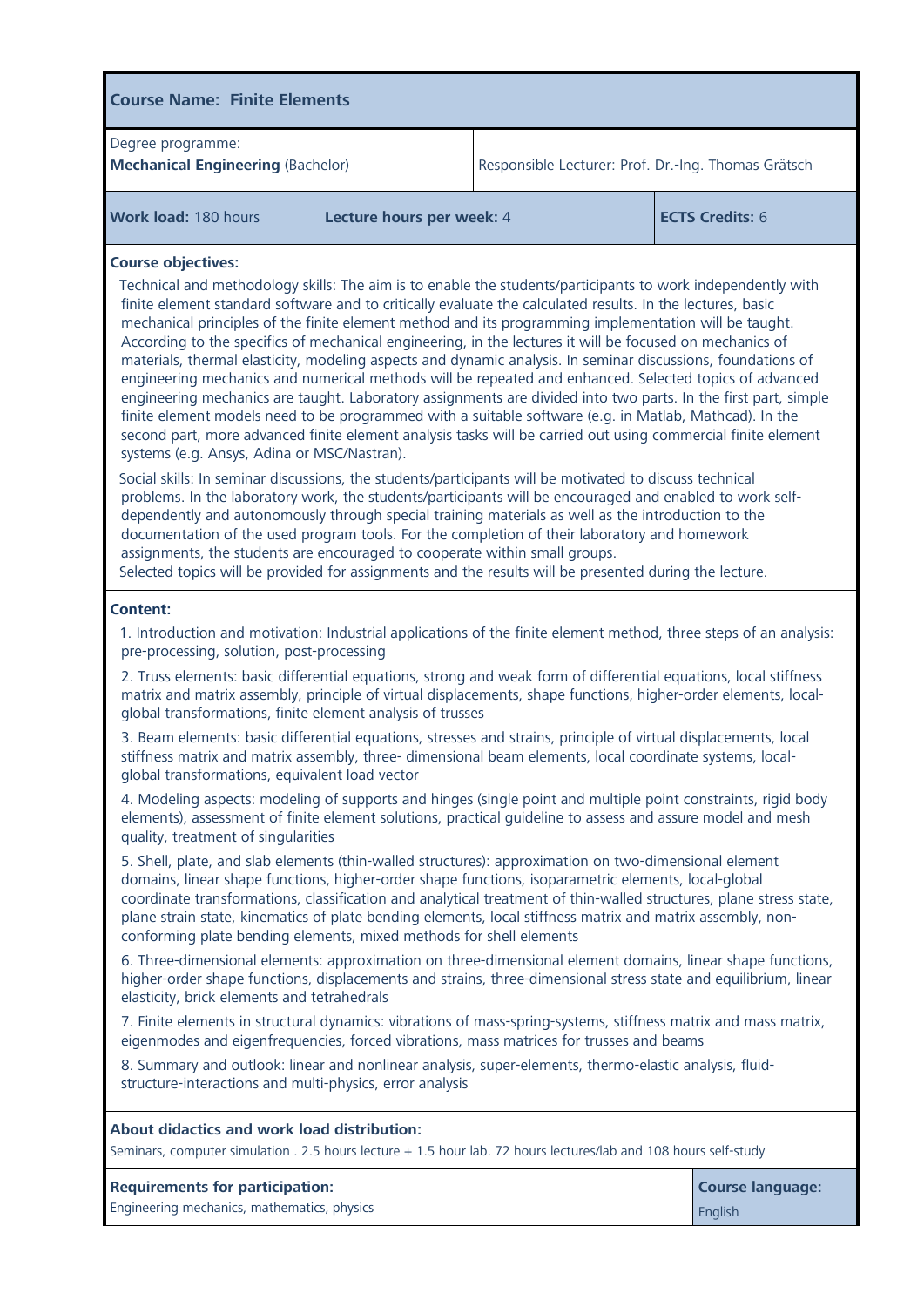**Type of the set of the set of the set of the set of the set of the set of the set of the set of the set of the set of the set of the set of the set of the set of the set of the set of the set of the set of the set of the** Written exam

**Requirements for credit point allocation:** successful completion of written exam and laboratory work

- **Literature:**<br> **Literature:** Bathe, Finite-Elemente-Methoden, Springer-Verlag 2002<br> **Literature:** 2nd edition. 2015
	- Bathe, Finite Element Procedures, 2nd edition, 2015<br>Eish und Bolytschko, A first course in EEM, J. Wilov 2
	- Fish und Belytschko, A first course in FEM, J. Wiley 2007
	-
	- Steinke, Finite-Elemente-Methode, Springer-Verlag 2010 Gross et al., Technische Mechanik 4, Springer-Verlag 2007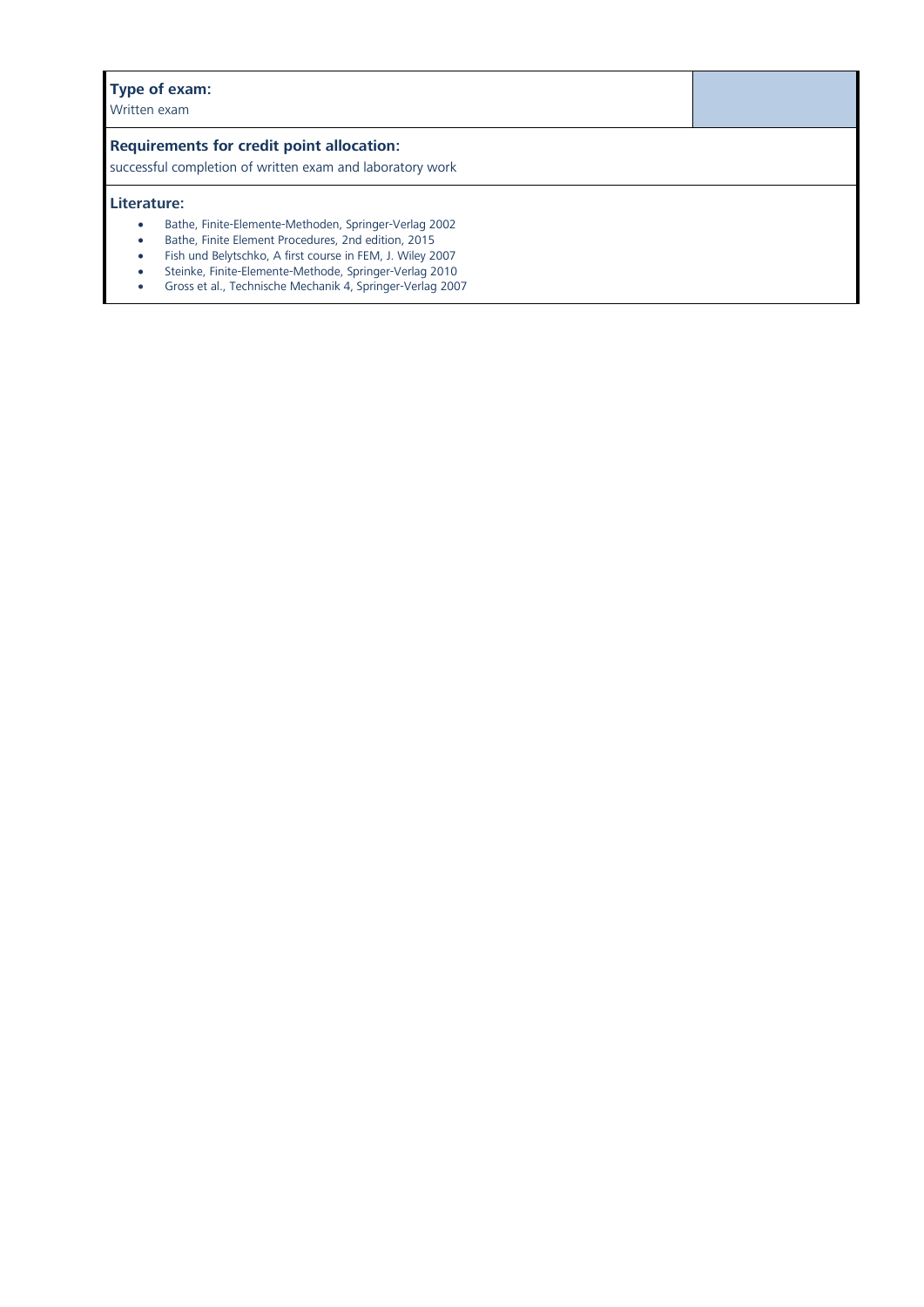| <b>Course Name: Machining Technology</b>                                                                                                                                                                                                                                                                                                                                                                                                                                                                                                                                                                                                                                                                                                                                                                                                                                                                           |  |                                                                     |                                    |  |
|--------------------------------------------------------------------------------------------------------------------------------------------------------------------------------------------------------------------------------------------------------------------------------------------------------------------------------------------------------------------------------------------------------------------------------------------------------------------------------------------------------------------------------------------------------------------------------------------------------------------------------------------------------------------------------------------------------------------------------------------------------------------------------------------------------------------------------------------------------------------------------------------------------------------|--|---------------------------------------------------------------------|------------------------------------|--|
| Degree programme:<br><b>Mechanical Engineering (Bachelor)</b>                                                                                                                                                                                                                                                                                                                                                                                                                                                                                                                                                                                                                                                                                                                                                                                                                                                      |  | Responsible Lecturer: Prof. Dr.-Ing. Dietmar Pähler                 |                                    |  |
| Work load: 150 hours                                                                                                                                                                                                                                                                                                                                                                                                                                                                                                                                                                                                                                                                                                                                                                                                                                                                                               |  | Lecture hours per week: 3 (plus 1 hr lab)<br><b>ECTS Credits: 5</b> |                                    |  |
| <b>Course objectives:</b><br>Building on the basic knowledge regarding the various manufacturing technologies classified within the DIN<br>8580 and previously acquired by the students during their foundation studies, the focus is set on the most<br>important machining technologies with geometrically defined as well as undefined cutting edges. Most<br>relevant cutting tool materials, geometries and process parameters are discussed regarding their influence<br>on part quality, process times as well as economical aspects. Application related pros and cons are<br>discussed. Resulting there from, the students will be enabled to evaluate in a more profound manner the<br>applicability of the discussed machining technologies and to select an appropriate technology for a given<br>task.                                                                                                |  |                                                                     |                                    |  |
| <b>Contents:</b>                                                                                                                                                                                                                                                                                                                                                                                                                                                                                                                                                                                                                                                                                                                                                                                                                                                                                                   |  |                                                                     |                                    |  |
| 1. Cutting with geometrically defined cutting edges<br>Tool engagement situation; cutting angles; machining criteria: chip formation, surface generation,<br>mechanical loads, tool wear; cutting tool materials; methods for calculation of process forces, tool life and<br>machining cost with focus on turning operations; basic process optimisation measures<br>Technology overview: Turning, drilling, milling, reaming, broaching, sawing; particular features of drilling<br>and milling processes<br>Cutting with geometrically undefined cutting edges (grinding)<br>2.<br>Grinding basics: Process overview and nomenclature, grinding principles<br>Grinding tools: Specification of conventional and super abrasive grinding wheels (e.g. grit type, size,<br>concentration; bond; wheel geometry)<br>Grinding technology: Influence of tool and process parameters on process results for important |  |                                                                     |                                    |  |
| cylindrical and surface grinding processes<br>Dressing of grinding wheels: Techniques, tools, parameters, calculations                                                                                                                                                                                                                                                                                                                                                                                                                                                                                                                                                                                                                                                                                                                                                                                             |  |                                                                     |                                    |  |
| About didactics and work load distribution:<br>Machining Technology lecture in seminar form (3 hrs/week) and Machining Technology lab (1 hr/week); self-study 84 hrs                                                                                                                                                                                                                                                                                                                                                                                                                                                                                                                                                                                                                                                                                                                                               |  |                                                                     |                                    |  |
| <b>Requirements for participation:</b><br>Practical company placements with focus on machining technology, basics in manufacturing<br>engineering                                                                                                                                                                                                                                                                                                                                                                                                                                                                                                                                                                                                                                                                                                                                                                  |  |                                                                     | <b>Course language:</b><br>English |  |
| Type of exam:<br>Written or oral exam                                                                                                                                                                                                                                                                                                                                                                                                                                                                                                                                                                                                                                                                                                                                                                                                                                                                              |  |                                                                     |                                    |  |
| <b>Requirements for credit point allocation:</b><br>Successful completion of exam                                                                                                                                                                                                                                                                                                                                                                                                                                                                                                                                                                                                                                                                                                                                                                                                                                  |  |                                                                     |                                    |  |
| Literature:<br>Fritz Klocke and Wilfried König; Manufacturing Technology in 5 volumes; Publishers Springer Vieweg (in German) Volume 1: Turning,<br>milling, drilling; ISBN 978-3-540-23458-6 Volume 2: Grinding, honing, lapping; ISBN 978-3-540-23496-9<br>Eberhard Paucksch e.a.; Machining Technology; 12. edition, 2008; Publishers Vieweg+Teubner (in German); ISBN<br>978-3-8348-0279-8<br>J. Paulo Davim; Modern machining technology - a practical guide Woodhead Pub, 2011 (in English)                                                                                                                                                                                                                                                                                                                                                                                                                  |  |                                                                     |                                    |  |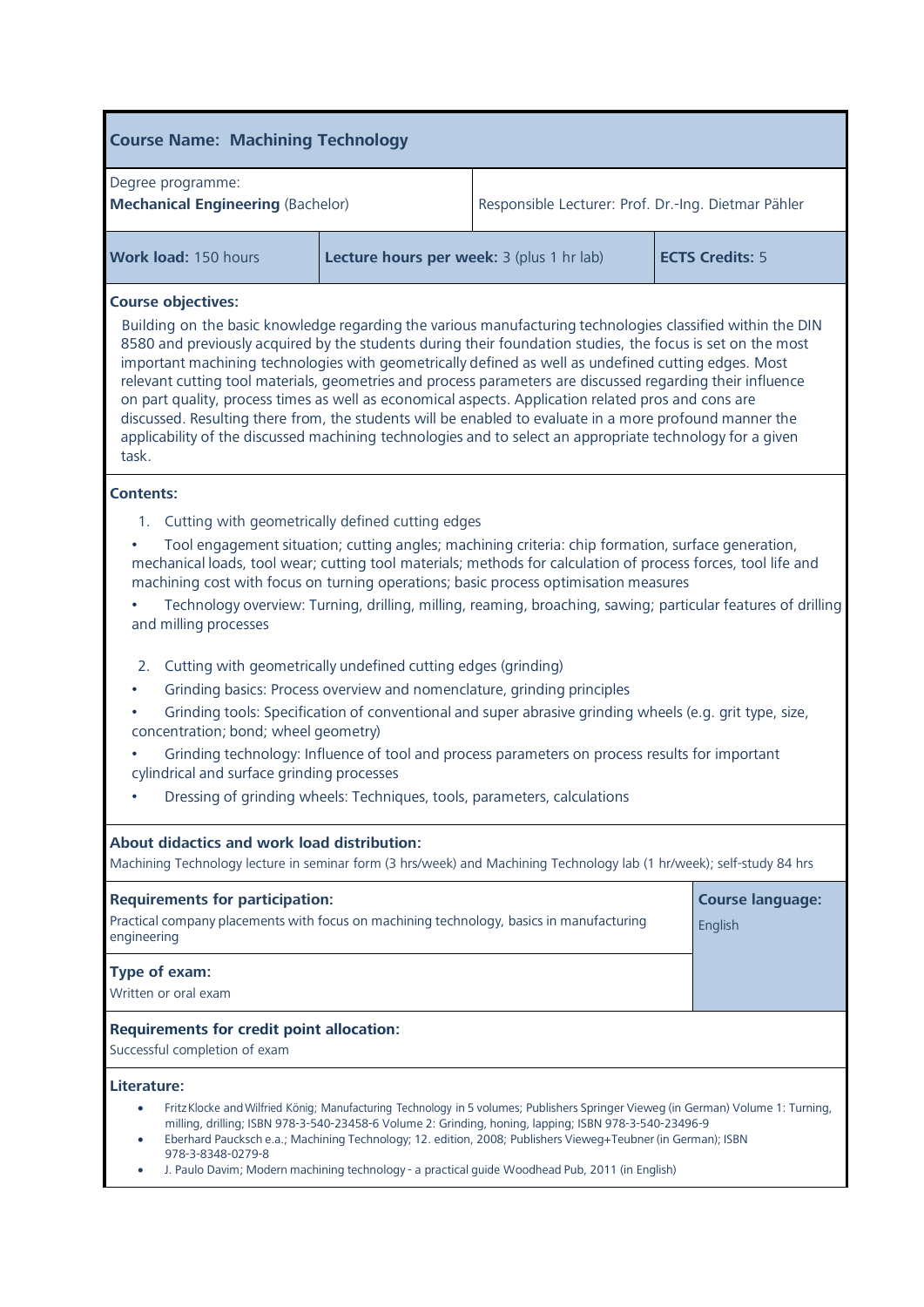| <b>Course Name: Systematic Product Development</b>                                                                                                                                                                                                                                                                                                                                                                                                                                                                                                                                                                                                                                                                                                                                                                                                                                                          |                           |                                                       |                                    |  |
|-------------------------------------------------------------------------------------------------------------------------------------------------------------------------------------------------------------------------------------------------------------------------------------------------------------------------------------------------------------------------------------------------------------------------------------------------------------------------------------------------------------------------------------------------------------------------------------------------------------------------------------------------------------------------------------------------------------------------------------------------------------------------------------------------------------------------------------------------------------------------------------------------------------|---------------------------|-------------------------------------------------------|------------------------------------|--|
| Degree programme:<br><b>Mechanical Engineering (Bachelor)</b>                                                                                                                                                                                                                                                                                                                                                                                                                                                                                                                                                                                                                                                                                                                                                                                                                                               |                           | Responsible Lecturer: Prof. Dr.-Ing. Meyer-Eschenbach |                                    |  |
| Work load: 150 hours                                                                                                                                                                                                                                                                                                                                                                                                                                                                                                                                                                                                                                                                                                                                                                                                                                                                                        | Lecture hours per week: 4 | <b>ECTS Credits: 5</b>                                |                                    |  |
| <b>Course objectives:</b><br>The students will be able to understand the product development process including typical process stages and<br>milestones. Then the students will know the most important methods and they will be able to use these<br>methods in different stages of engineering design. These knowledges will be applied and discussed in different<br>exercises in tutorials.<br>The students know the tasks of a design engineer in industry and the most important strategies of collaboration<br>in project teams. In this context different targets of departments in international companies can be found,<br>discussed and analysed.                                                                                                                                                                                                                                                |                           |                                                       |                                    |  |
| <b>Content:</b><br>Product development process in industry:<br>general problem solving, workflow during the development phase<br>Product planning<br>$\bullet$<br>Clarification and definition of the task:<br>finding and setting up requirements<br>Methods for conceptual design:<br>$\bullet$<br>steps of conceptual design, abstracting to identify the essential problems, establishing function structures,<br>developing of working structures, search for solution principles, developing concepts<br>Methods for selection and evaluation<br>Methods for embodiment design:<br>$\bullet$<br>checklist for embodiment design, basic rules of embodiment design, principles of embodiment design,<br>guidelines for embodiment design<br>Design for quality<br>fault-tree analysis (FTA), failure mode and analysis (FMEA)<br>Developing size rages and modular products<br>Distributed development |                           |                                                       |                                    |  |
| About didactics and work load distribution:<br>Seminar (72 hours lecture, 78 hours self-study)                                                                                                                                                                                                                                                                                                                                                                                                                                                                                                                                                                                                                                                                                                                                                                                                              |                           |                                                       |                                    |  |
| <b>Requirements for participation:</b><br>Technical drawing, engineering design including machine elements (KonA,B)                                                                                                                                                                                                                                                                                                                                                                                                                                                                                                                                                                                                                                                                                                                                                                                         |                           |                                                       | <b>Course language:</b><br>English |  |
| Type of exam:<br>Written exam                                                                                                                                                                                                                                                                                                                                                                                                                                                                                                                                                                                                                                                                                                                                                                                                                                                                               |                           |                                                       |                                    |  |
| <b>Requirements for credit point allocation:</b><br>Successful completion of the written exam; active participation in class                                                                                                                                                                                                                                                                                                                                                                                                                                                                                                                                                                                                                                                                                                                                                                                |                           |                                                       |                                    |  |
| Literature:<br>lecture notes & worksheet<br>· Pahl, G.; Beitz, W; Feldhusen, J.; Grote, K.-H.: Engineering Design: A Systematic Approach. Third Edition. Springer Verlag, Berlin,<br>Heidelberg, 2007<br>· Pahl, G.; Beitz, W; Feldhusen, J.; Grote, K.-H.: Konstruktionslehre: Grundlagen erfolgreicher Produktentwicklung; Methoden und<br>Anwendung, 7. Aufl., Springer Verlag. Berlin, Heidelberg, 2007<br>· Pahl, G.; Beitz, W; Feldhusen, J.; Grote, K.-H.: Konstruktionslehre: Grundlagen erfolgreicher Produktentwicklung; Methoden und<br>Anwendung, 8. Aufl., Springer Verlag. Berlin, Heidelberg, 2013<br>· Ehrlenspiel, K.: Integrierte Produktentwicklung: Denkabläufe, Methodeneinsatz, Zusammenarbeit, 3. Aufl., München, 2007                                                                                                                                                               |                           |                                                       |                                    |  |

F